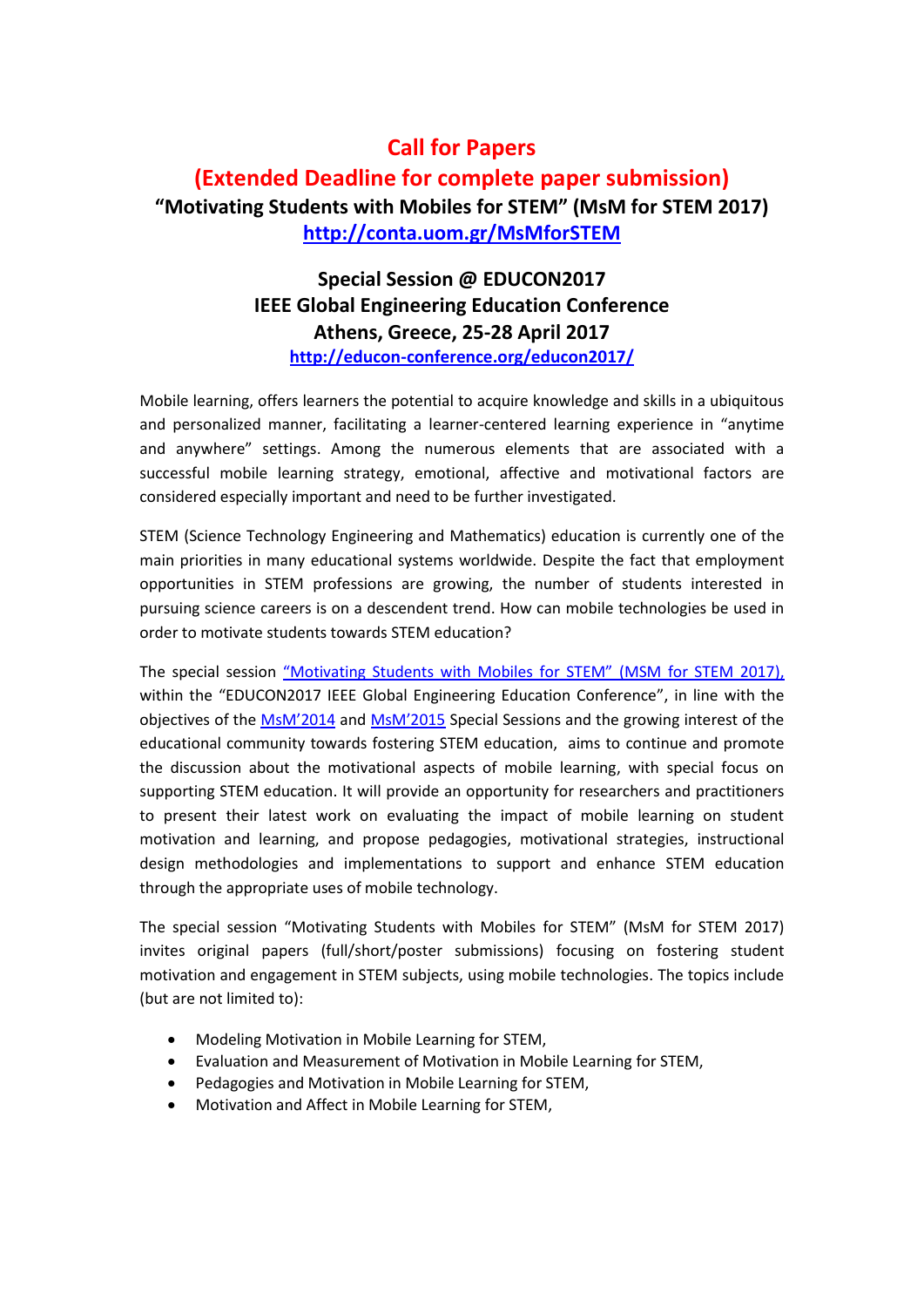- Motivation and Cognition in Mobile Learning for STEM,
- Motivation and Creativity in Mobile Learning for STEM,
- Personalized Motivational support in Mobile STEM Learning,
- Motivational Feedback in Mobile STEM Learning,
- Mobile assisted Problem-based and Project-based Learning to increase Motivation towards STEM,
- Motivation in Virtual and Remote operated labs with mobile devices,
- Motivation in Inquiry-based Mobile Learning,
- Motivating Mobile Learning for students with disabilities,
- Motivation in Game-based Mobile Learning,
- Motivation in Wearables-based Learning,
- Gamification and Motivation in Mobile Learning for STEM,
- Collaborative Mobile-based STEM Learning,
- Motivation in mobile MOOCs for STEM,
- Motivating mobile students in Cloud-based Learning,
- Mobile Learning Assessment and Motivation in STEM Education,
- Mobile Learning Adoption and Acceptance in STEM Education,
- Mobile Learning and gender-related issues in STEM education
- Teachers and Students perceptions about Mobile Learning for STEM,
- Parents perceptions about Mobile Learning for STEM.

Special sessions, held in parallel with the general conference, are an integral part of the conference. Special session papers are required to meet the same standards as papers in the general conference and are published in the same conference proceedings. Articles submitted to "MSM for STEM 2017" will follow the Conference Submission System [\(https://www.conftool.com/educon/\)](https://www.conftool.com/educon/) and presented papers will appear in the EDUCON2017 proceedings, published by IEEE and listed in IEEE Xplore.

Selected papers could be rewritten and submitted to special issues of OnlineJournals.ORG, [\(http://www.online-journals.org\)](http://www.online-journals.org/).

### **MsM for STEM 2017 Special Session chairs**

- **Anastasios A. Economides**, Full Professor, Director [CONTA -Computer Networks &](http://conta.uom.gr/conta/uk/index.htm)  [Telematics Applications Lab,](http://conta.uom.gr/conta/uk/index.htm) University of Macedonia, Thessaloniki, GR, Email: [economid@uom.gr,](mailto:economid@uom.gr) Webpage:<http://users.uom.gr/~economid>
- **Stavros A. Nikou**, Interdepartmental Programme of Postgraduate Studies in Information Systems, University of Macedonia, Thessaloniki, GR, Email: [snikou@uom.edu.gr](mailto:snikou@uom.edu.gr) Webpage: [http://users.uom.gr/~snikou.](http://users.uom.gr/~snikou)

### **MsM for STEM 2017 Program Committee**

**Santi Caballe**, Open University of Catalonia, ES **Geoffrey Crisp**, University of New South Wales, AU